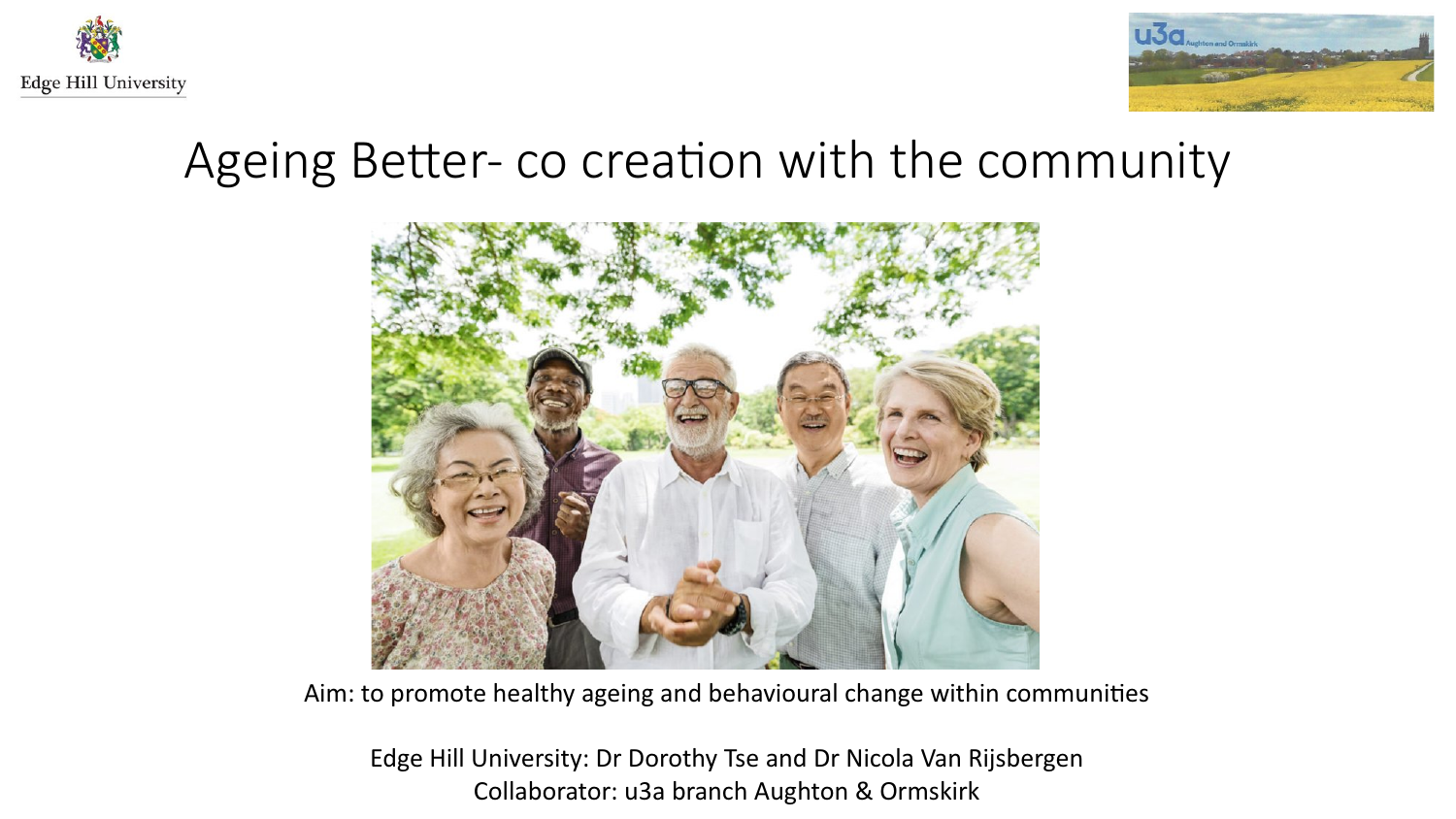

**Institute for Social Responsibility Award (ISRA)**

## **Ageing Better- co creation with the community**



| April 2022                                 | Sept 2022<br>Workshop 1 | Oct 2022<br>Workshop 2                      | Nov 2022<br>Workshop 3                                     | Feb 2023<br>Final event                                           |
|--------------------------------------------|-------------------------|---------------------------------------------|------------------------------------------------------------|-------------------------------------------------------------------|
| Co-creation<br>with u3a:<br><b>Consult</b> | Dementia & memory       | <b>Physical activity and</b><br>active mind | <b>Emotional health,</b><br>ageing and the<br>social world | <b>Ageing Better</b><br>Renowned speaker talk<br>on Ageing Better |
| participants<br>on themes                  | Talk + research         | Talk + research                             | Talk + research                                            | Showcase our project to<br>the community                          |

Edge Hill University: Dr Dorothy Tse and Dr Nicola Van Rijsbergen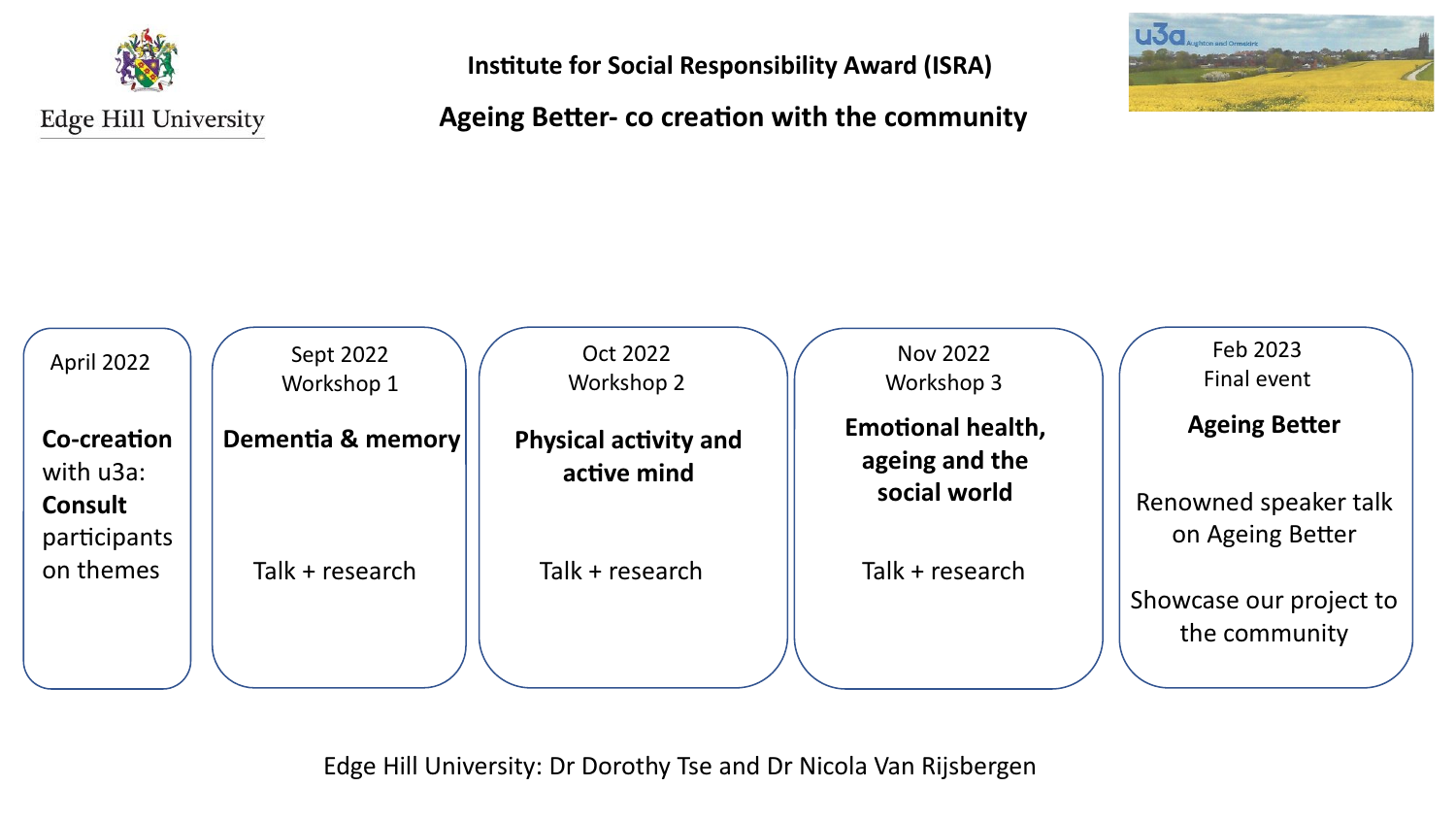

## *Identifying the Cause of Personal Memory Loss*

*Concern about partial memory loss is common in older people as they wonder if it is just part of getting older or is it an early warning of dementia.*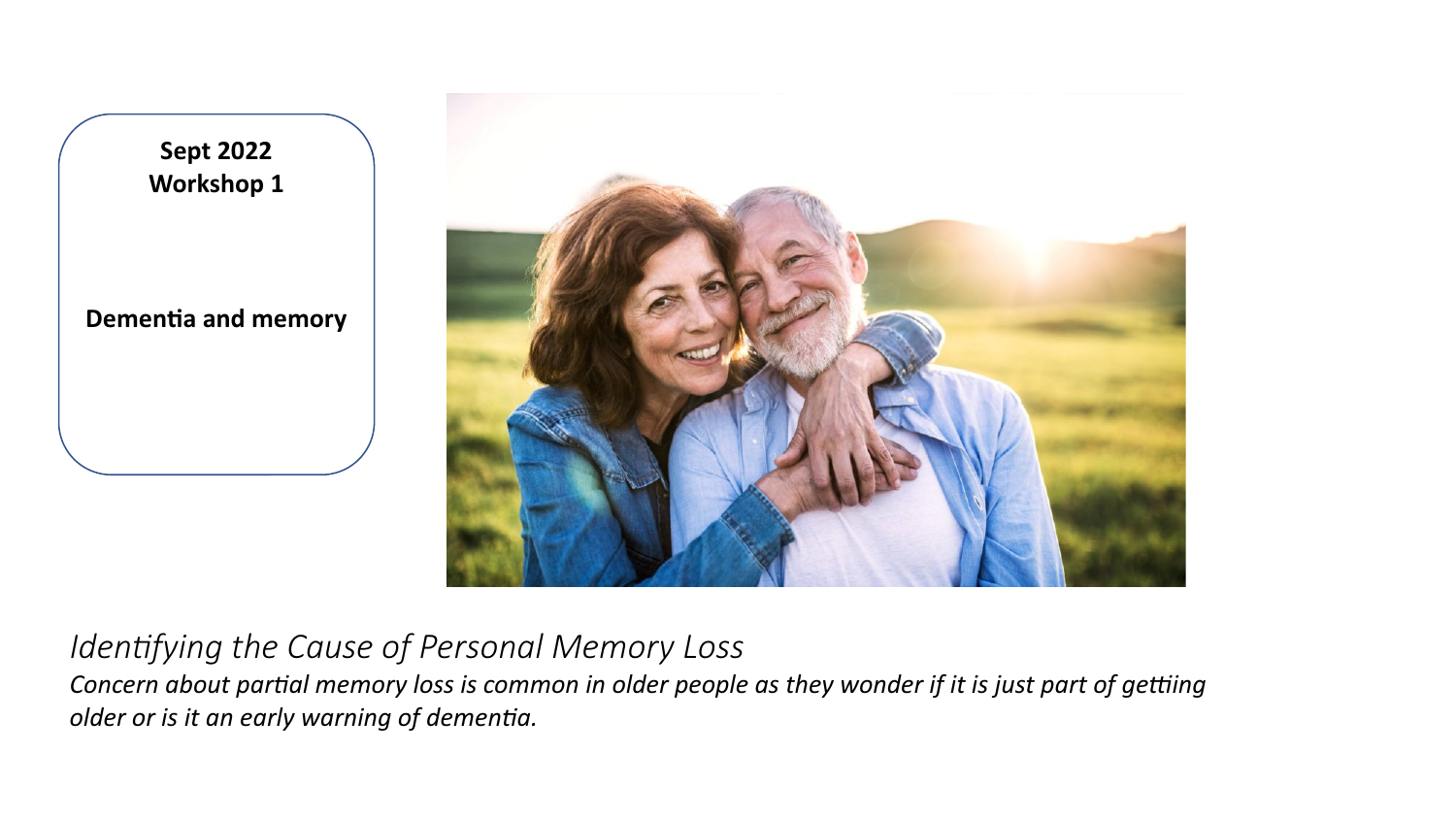



## *Activity and Ageing*

*Central to the U3A is the provision of a range of physical and mental activities which might be expected to slow the ageing process in older people. Which of them singly or in combination would be expected to be most successful in slowing the mental and/or physical ageing process?*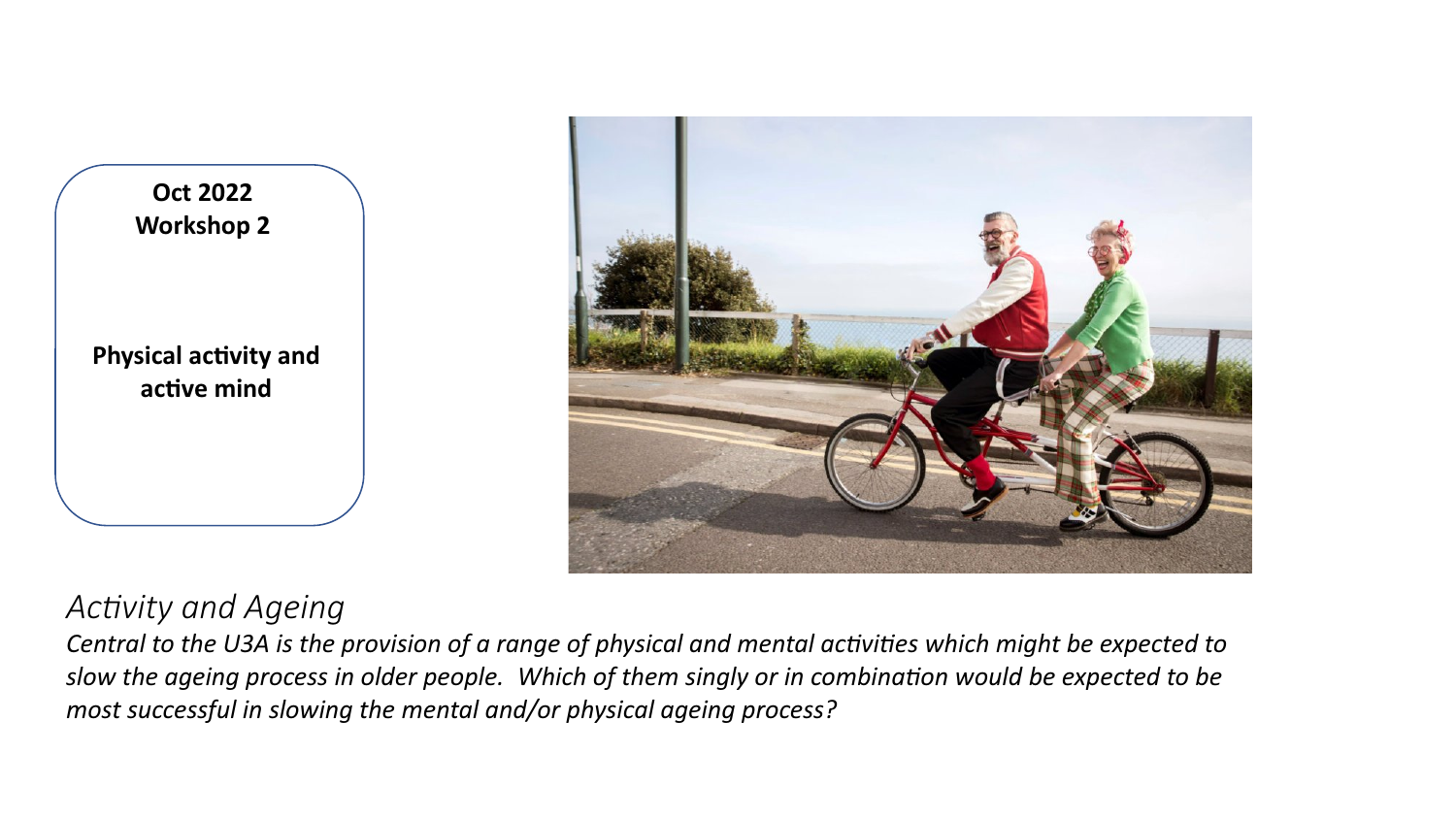

*'This is your Brain on Social interaction' : Boosting your mental and physical health though the social worldwhat works? What is happening in the brain and why?*